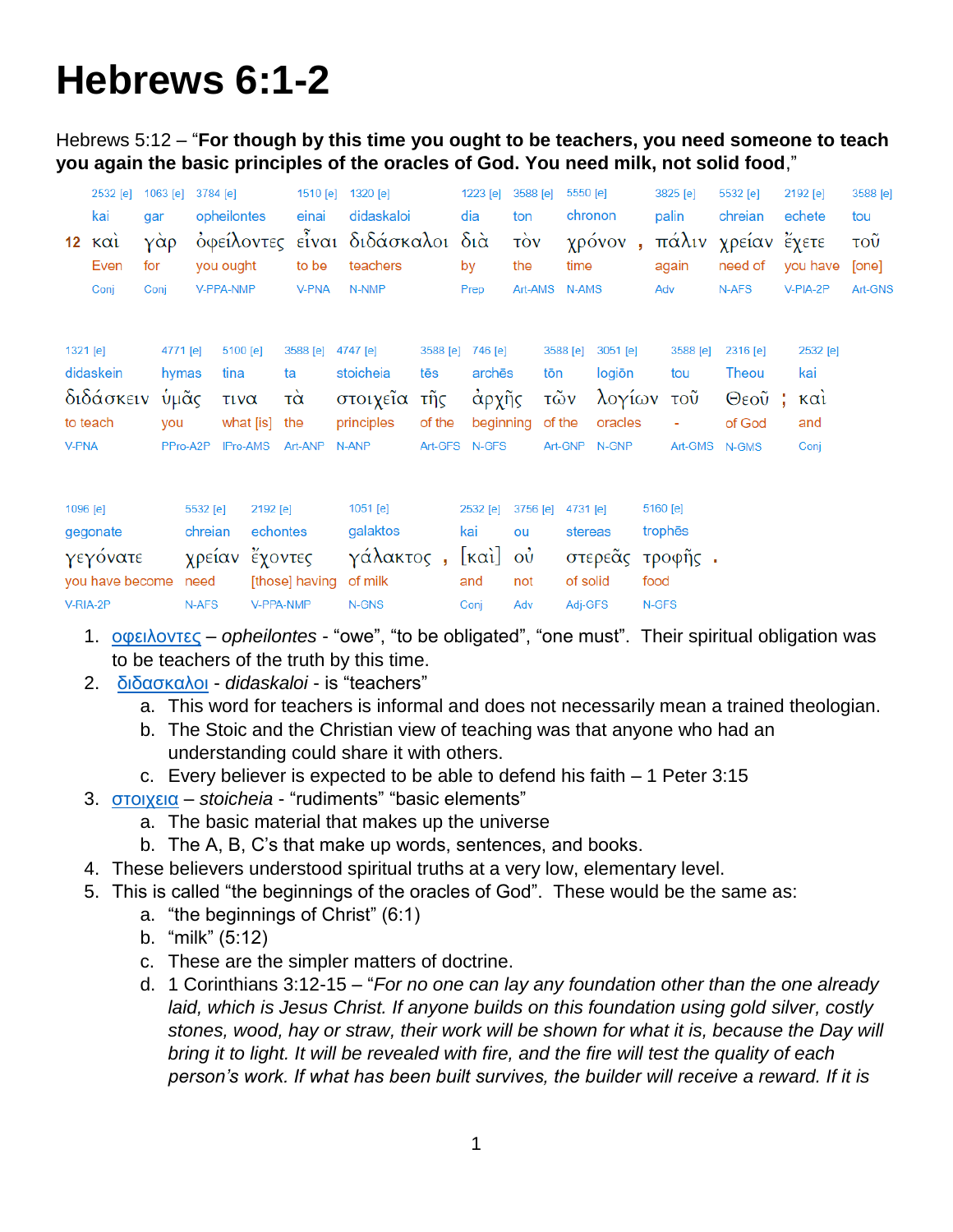*burned u, the builder will suffer loss but yet will be saved – even though only as one escaping through the flames*."

e. 1 Peter 2:2 the **milk** is for beginners but it **is not inferior**.

#### Hebrews 5:13 – "**for everyone who lives on milk is unskilled in the word of righteousness, since he is a child**."

| 3956 [e]     |      |        | 1063 [e] 3588 [e] 3348 [e]            | $1051$ [e] | 552 [e] | $3056$ [e] | 1343 [e]                                          | 3516 [e]      |      | 1063 [e] 1510 [e] |  |
|--------------|------|--------|---------------------------------------|------------|---------|------------|---------------------------------------------------|---------------|------|-------------------|--|
| pas          | dar  | ho     | metechōn                              | galaktos   | apeiros | logou      | dikaiosynēs                                       | nēpios        | aar  | estin             |  |
|              |      |        | 13 πᾶς γὰρ ὁ μετέχων γάλακτος ἄπειρος |            |         |            | λόγου δικαιοσύνης ; νήπιος γάρ έστιν ;            |               |      |                   |  |
| Evervone for |      | $\sim$ | partaking [only] of milk              |            |         |            | [is] inexperienced in [the] word of righteousness | an infant for |      | he is             |  |
| Adi-NMS      | Coni |        | Art-NMS V-PPA-NMS                     | N-GNS      | Adi-NMS | N-GMS      | N-GFS                                             | Adi-NMS       | Coni | $V-PIA-3S$        |  |

- 1. "Unskilled" or "inexperienced" [απειρος](http://strongsnumbers.com/greek/552.htm) *apeiros* means unskilled, a person without experience, untried, ignorant
- 2. "word of righteousness" [λογου](http://strongsnumbers.com/greek/3056.htm) [δικαιοσυνης](http://strongsnumbers.com/greek/1343.htm) refers to the teachings and ways of God that come to a believer and change their lives and themselves into the image of Christ.

#### Hebrews 5:14 – "**But solid food is for the mature, for those who have their powers of discernment trained by constant practice to distinguish good from evil**."

|            | 5046 [e]         |              | 1161 $[e]$ | 1510 [e]                                 | 3588 [e]           |        | 4731 [e] | 5160 [e]                         |  | 3588 [e]      | 1223 [e]    | 3588 [e]                    | 1838 [e]     | 3588 [e] |  |
|------------|------------------|--------------|------------|------------------------------------------|--------------------|--------|----------|----------------------------------|--|---------------|-------------|-----------------------------|--------------|----------|--|
| teleiōn    |                  | de           |            | estin                                    | hē                 | sterea |          | trophe<br>tōn                    |  |               | dia         | tēn                         | hexin        | ta       |  |
| 14         | τελείων          |              | δέ         | $\frac{1}{2}$ $\sigma$ $\tau$ $\upsilon$ | $\hat{\mathsf{n}}$ |        | στερεά   | τροφή<br>$\overline{\textbf{a}}$ |  | τῶν           | $\delta$ ιά | $\overrightarrow{\text{t}}$ | έξιν         | τα       |  |
|            | [for the] mature |              | however is |                                          |                    | solid  |          | food                             |  | the [ones] by |             | ۰                           | constant use | the      |  |
|            | Adj-GMP          |              | Conj       | V-PIA-3S                                 | Art-NFS            |        | Adj-NFS  | N-NFS                            |  | Art-GMP       | Prep        | Art-AFS                     | N-AFS        | Art-ANP  |  |
|            |                  |              |            |                                          |                    |        |          |                                  |  |               |             |                             |              |          |  |
| 145 [e]    |                  |              | 1128 [e]   |                                          | 2192 [e]           |        | 4314 [e] | 1253 [e]                         |  | 2570 [e]      | 5037 [e]    | 2532 [e]                    | 2556 [e]     |          |  |
|            | aisthētēria      | gegymnasmena |            |                                          | echonton           |        | pros     | diakrisin                        |  | kalou         | te          | kai                         | kakou        |          |  |
| αἰσθητήρια |                  |              |            | γεγυμνασμένα έχόντων                     |                    |        |          | πρὸς διάκρισιν καλοῦ τε          |  |               |             | $\kappa \alpha i$           | κακοῦ.       |          |  |
|            | senses           |              | training   |                                          | having             |        | for      | distinguishing                   |  | good          | both        | and                         | evil         |          |  |
| N-ANP      |                  | V-RPM/P-ANP  |            |                                          | V-PPA-GMP          | Prep   |          | N-AFS                            |  | Adi-GNS       | Coni        | Conj                        | Adj-GNS      |          |  |

- 1. **"mature**" [τελειων](http://strongsnumbers.com/greek/5046.htm) *teleion* means perfect, mature and refers to those who should take on adult responsibilities.
- 2. "**constant practice**" or "**constant use**" [εξιν](http://strongsnumbers.com/greek/1838.htm) *exin* means it is a habit. It is the habit of body and mind indicating not the process but the result or the character. Physically it is the ability and condition gained by exercise.
- 3. "**faculties**" or "**senses**" [αισθητηρια](http://strongsnumbers.com/greek/145.htm) *aistheteria* The word refers to the sense organ that produce sight, taste, smell sound. Here it is a reference to the "spiritual sense" organs. This is spiritual sensitivity.
- 4. "**training**" [γεγυμνασμενα](http://strongsnumbers.com/greek/1128.htm) *gegumnasmena* means to exercise or train by exercise.
- 5. "**distinguish**" [διακρισιν](http://strongsnumbers.com/greek/1253.htm) "distinguish, decide, make a judgment between two things.
- 6. The goal of spiritual training is to develop the spiritual sensitivity so you can discern between good and evil.
	- a. Romans 12:1-2 Renew your mind

"I appeal to you therefore, brothers, by the mercies of God, to present your bodies as a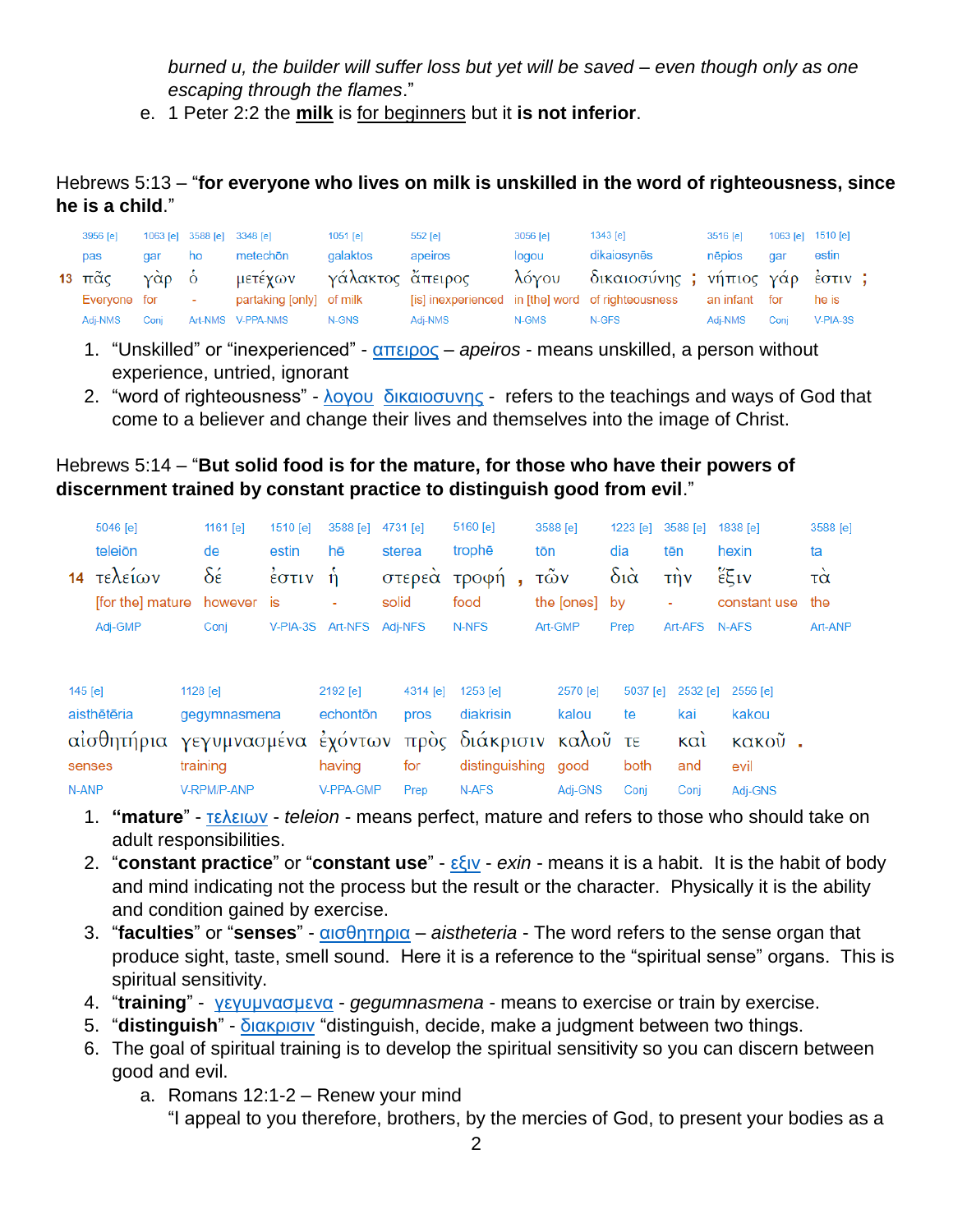living sacrifice, holy ad acceptable to God, which is your spiritual worship. Do not be conformed to this world, but be transformed by the renewal of your mind, that by testing you may discern what is the will of God, what is **good** and **acceptable** and **perfect**."

- i. "testing" or "prove" is *dokimazo* which means "to test, by implication to approve". The word means to examine and test to see if it meets the requirements for approval."
- ii. "Good" means "intrinsically good or good by nature" this includes things that may not be seen to be good to mankind, but are good in God.
- iii. "Acceptable" means "well-pleasing" meaning something that is pleasing to God
- iv. "Perfect" means "complete, having reached its end, perfect"
- b. 1 Timothy 4:7-8 Physical and spiritual training "Have nothing to do with irreverent, silly myths. Rather train yourself for godliness. For while bodily training is of some value, godliness is of value in every way, as it holds promises for the present life and also for the life to come."

## **Hebrews 6:1-2**

Hebrews 6:1 – "**Therefore let us leave the elementary doctrine of Christ and go on to maturity, not laying again a foundation of repentance from dead works and of faith toward God**,"

| 1352 [e]                | 863 [e]      | 3588 [e]   | 3588 [e]         | 746 [e]   | 3588 [e]                  | 5547 [e] |                        | 3056 [e] |          | 1909 [e]             | 3588 [e]             | 5047 [e]   |                   | 5342 [e]        | 3361             |
|-------------------------|--------------|------------|------------------|-----------|---------------------------|----------|------------------------|----------|----------|----------------------|----------------------|------------|-------------------|-----------------|------------------|
| Dio                     | aphentes     | ton        | tēs              | arches    | tou                       | Christou |                        | logon    |          | epi                  | tēn                  | teleiotēta |                   | pherōmetha      | mē               |
| $1 \Delta i\grave{o}$ , | αφεντες      | <b>TOV</b> | $\tilde{\eta}$ s | άρχῆς     | $\overline{\mathrm{TOU}}$ |          | Χριστοῦ λόγον          |          |          | $\dot{\epsilon}$ Trì | $\overrightarrow{r}$ | τελειότητα |                   | φερώμεθα        | $\mu \dot{\eta}$ |
| Therefore               | having left  | the        |                  | beginning | of the                    | Christ   |                        | teaching |          | to                   | ۰                    | maturity   |                   | we should go on | not              |
| Conj                    | V-APA-NMP    | Art-AMS    | Art-GFS          | N-GFS     | Art-GMS                   | N-GMS    |                        | N-AMS    |          | Prep                 | Art-AFS              | N-AFS      |                   | V-PSM/P-1P      | Adv              |
|                         |              |            |                  |           |                           |          |                        |          |          |                      |                      |            |                   |                 |                  |
| 3825 [e]                | 2310 [e]     | 2598 [e]   |                  | 3341 [e]  |                           | 575 [e]  | 3498 [e]               |          | 2041 [e] |                      | 2532 [e]             | 4102 [e]   | 1909 [e]          | 2316 [e]        |                  |
| palin                   | themelion    |            | kataballomenoi   |           | metanoias                 |          | nekrön<br>apo          |          | ergön    |                      | kai                  | pisteōs    | epi               | Theon           |                  |
| πάλιν<br>θεμέλιον       |              |            | καταβαλλόμενοι   |           | μετανοίας                 |          | νεκρών<br>$\alpha$ TTO |          | έργων    |                      | KQ1                  | πιστεως    | $\epsilon$ TT $i$ | Θεόν,           |                  |
| again                   | a foundation | laying     |                  |           | of repentance             | from     | dead                   |          | works    |                      | and                  | faith      | in                | God             |                  |
| Adv                     | N-AMS        | V-PPM-NMP  |                  | N-GFS     |                           | Prep     | Adj-GNP                |          | N-GNP    |                      | Conj                 | N-GFS      | Prep              | N-AMS           |                  |

- 1. "leave" or "having left" *aphentes* "to send away", "to leave alone", "permit to depart"
	- a. From two words:
		- i. *Apo* "away from
		- ii. *Hiemi* "send"
	- b. Used of a husband divorcing his wife in 1 Corinthians7:11-13:
		- i. "the husband should not divorce (*aphienai*) his wife."
	- c. Jesus' "dismissed" the crowds in Matthew 13:36:
		- i. "Then he left (*apheis*) the crowds and went into the house. And his disciples came to him."
	- d. Jesus told the church of Ephesus they had abandoned their first love in Revelation 2:4:
		- i. "I have this against you, that you have abandoned (*aphekes*) the love you had at first."
- 2. "go on" *pherometha* "to bear", "to carry", "to bring forth" and used to say "I carry" or "I bring" or "I lead" or "I make publicly known"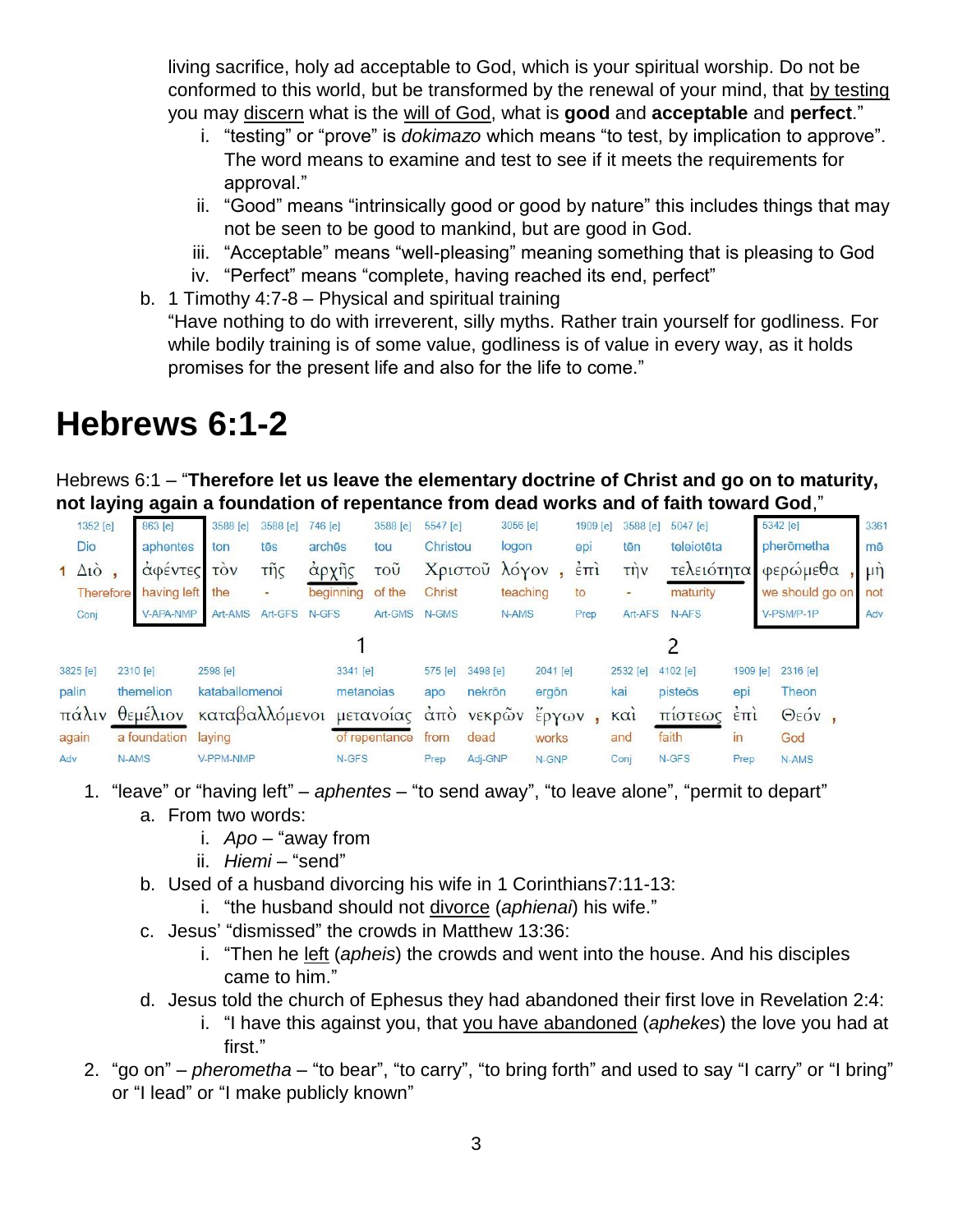- 3. "elementary" or "beginning" arches meaning "beginning", "origin" and is used to refer to "rulers" on earth, "spiritual rulers" and the basic beginning point or initial starting point as in the first.
- 4. "maturity" comes from the word *teleo* and is *teleiotes* meaning "completeness" and "perfection"
- 5. "foundation" *themelion* means "of a foundation" or "from a foundation" and is used to refer to "a foundation stone". This is the base, foundation stone.

### Hebrews 6:2 – "**and of instruction about washings, the laying on of hands, the resurrection of the dead, and eternal judgment**."

| 909 [e]                           | 1322 [e]    | 1936 [e]     |      | $4$ 5037 [e] 5495 [e] | 386 [e]                    |             | 5037 [e] 3498 [e] |      | 2532 [e] 2917 [e] O | 166 [e] |  |
|-----------------------------------|-------------|--------------|------|-----------------------|----------------------------|-------------|-------------------|------|---------------------|---------|--|
| baptismön                         | didachen    | epitheseös   | te   | cheirōn               | anastaseös                 | te          | nekrön            | kai  | krimatos            | aiōniou |  |
| 2 βαπτισμών διδαχήν, επιθέσεώς τε |             |              |      | χειρών                | άναστάσεώς                 | <b>(TE)</b> | νεκρών και        |      | κρίματος αίωνίου.   |         |  |
| about baptisms                    | instruction | of laying on | then | of hands              | of [the] resurrection both |             | of [the] dead and |      | of judgment         | eternal |  |
| N-GMP                             | N-AFS       | N-GFS        | Cont | N-GFP                 | N-GFS                      | Coni        | Adj-GMP           | Cont | N-GNS               | Adj-GNS |  |

The six "beginning" teaching/doctrines that are the "foundation":

- 1. "repentance from dead works"
	- a. "dead works" are evil deeds and things that bring death
	- b. The OT taught that mankind should turn from evil deeds
	- c. John the Baptist and Jesus began by preaching "repent":
		- i. Matthew 3:2
		- ii. Matthew 4:17
	- d. Paul added to this "repentance" that they also needed "faith in our Lord Jesus Christ" in Acts 20:21 – "testifying both to Jews and to Greeks of repentance toward God and of faith in our Lord Jesus Christ."
	- e. The idea here is that the OT and Judaism identified evil deeds. But, turning over a new leaf or repenting (turning away) from sin is NOT salvation.
	- f. Salvation is found in Christ. Turn away from sin and turn to Christ:
		- i. John 14:6 "No one comes to the Father, but through Me."
- 2. "faith toward God"
	- a. The OT revealed the true God, but faith that there is a God is not salvation.
	- b. Jewish faith in God is not salvation. Peter preached to the Jews who had faith in God: "Repent and be baptized every one of you in the name of Jesus Christ for the forgiveness of your sins, and you will receive the gift of the Holy Spirit.
- 3. "instruction about washings"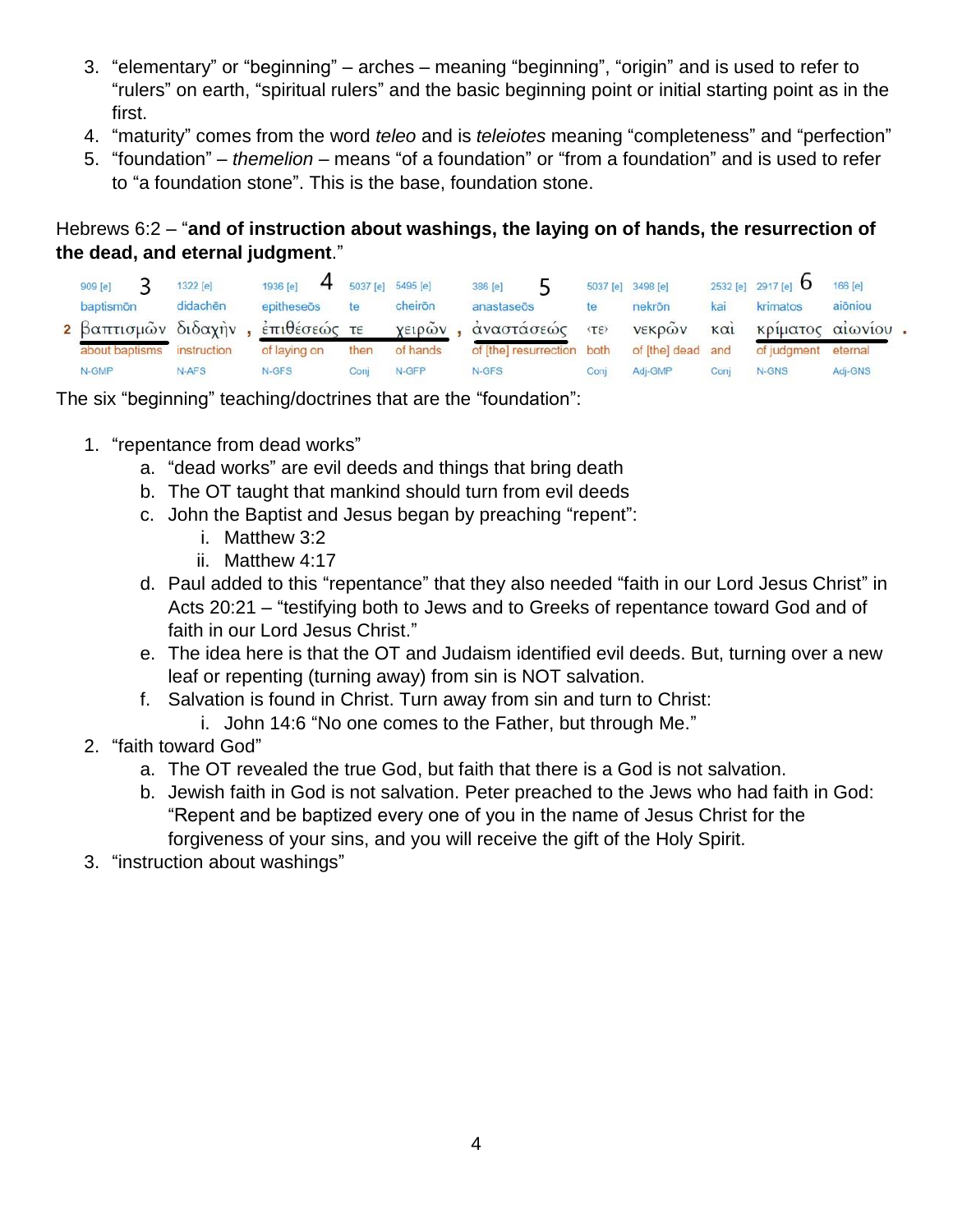- a. "baptisms" or "washings" baptismon means "dipping" or "washing" and is used to refer to the "act of dipping" and "ceremonial washing" practiced by the Jews under the law of Moses
- b. This dipping was done in miqvehs that can still be seen around Jerusalem, particulary on the south side of the ceremonial stairs of the Temple Mount





- c. Every Jewish home had a basin for ceremonial washing described in the law
- d. Wealthy homes actually have been found with their own miqveh.
- e. The Qumran community had "baptisms" for those who were joining their group, but also many other followup washings to maintain ritual purity.
- f. But, the NT taught:
	- i. Titus 3:5 "he saved us, not because of works done by us in righteousness, but according to his own mercy, by the washing of regeneration and renewal of the Holy Spirit."
	- ii. John 3:5 "Jesus answered, "Truly, truly, I say to you, unless one is born of water and the Spirit, he cannot enter the kingdom of God."
- 4. "laying on of hands"
	- a. Most likely this was referring to Leviticus 1:4; 3:8, 13 where the high priest or the worshipper would lay his hands on the offering and confess they sins.
	- b. Also, the physical annointing of the priest, kings, etc. in the OT.
- 5. "resurrection fo the dead"
	- a. There was a general understanding of a resurrection in the OT, but not as detailed as in the NT
	- b. Job 19:26
	- c. Moses at the burning bush.